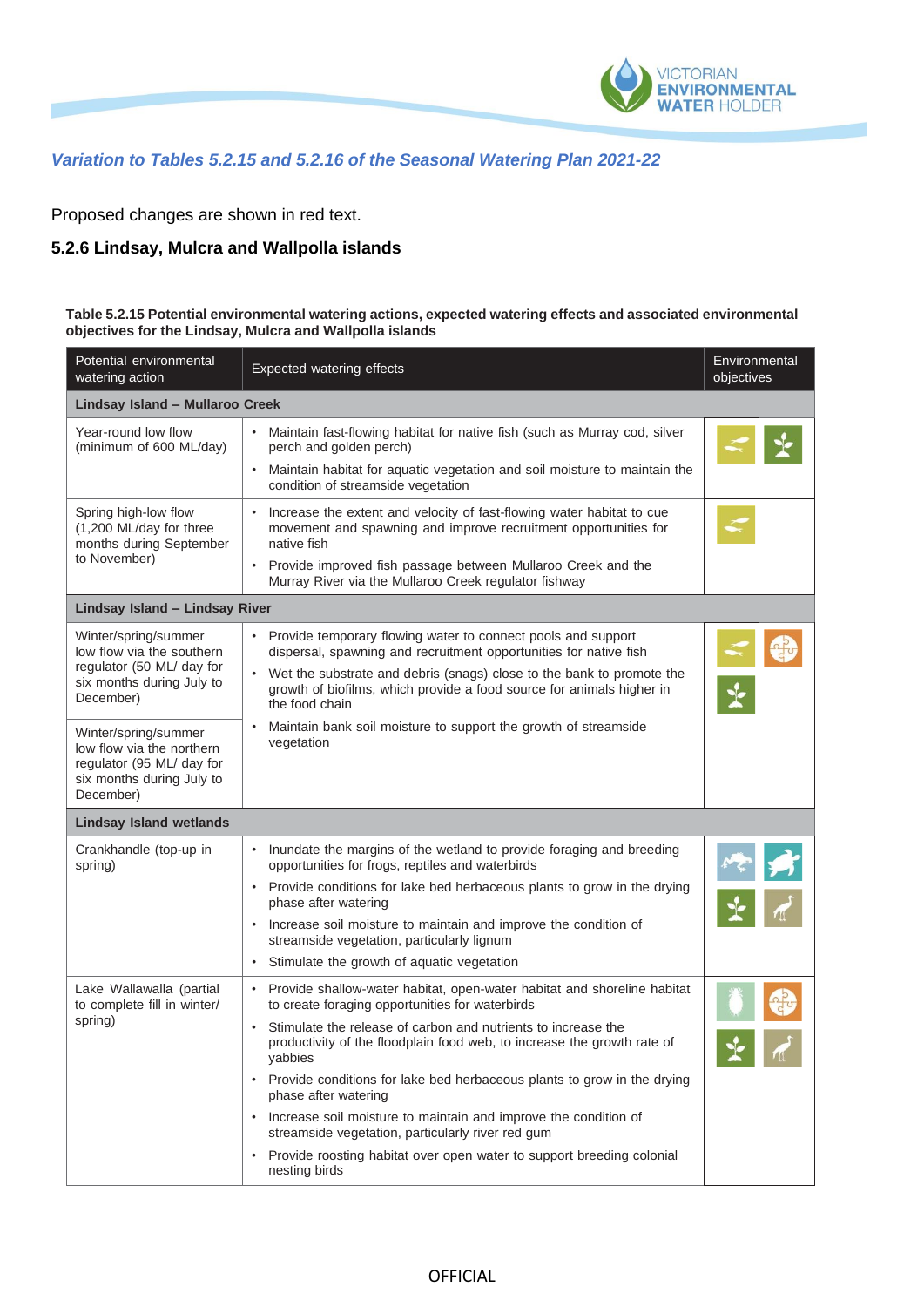| Potential environmental<br>watering action                                                                                                  | <b>Expected watering effects</b>                                                                                                                                                                                                                                     | Environmental<br>objectives |
|---------------------------------------------------------------------------------------------------------------------------------------------|----------------------------------------------------------------------------------------------------------------------------------------------------------------------------------------------------------------------------------------------------------------------|-----------------------------|
| Lindsay-Mullaroo<br>connector (fill in autumn<br>spring)                                                                                    | • Provide shallow-water habitat to provide refuge (if conditions are dry in<br>the next 2-3 years) and feeding habitat for frogs and waterbirds<br>Provide conditions for lake bed herbaceous plants and semi-aquatic<br>$\bullet$                                   |                             |
|                                                                                                                                             | plants to grow in the littoral zone in the drying phase after watering                                                                                                                                                                                               |                             |
| Scotties Billabong (fill in<br>spring)                                                                                                      | Maintain habitat for aquatic vegetation and provide soil moisture to<br>$\bullet$<br>maintain and improve the condition of river red gums and black box                                                                                                              |                             |
| Stockyards (fill in autumn)                                                                                                                 |                                                                                                                                                                                                                                                                      |                             |
| Websters Lagoon (fill in<br>spring)                                                                                                         | • Provide a connection between Websters Lagoon and the Murray<br>River to allow the exchange of carbon, nutrients and fish between the<br>wetland and the river                                                                                                      |                             |
|                                                                                                                                             | Provide conditions for lake bed herbaceous plants and semi-aquatic<br>plants in the littoral zone to grow during the drying phase after watering                                                                                                                     |                             |
|                                                                                                                                             | • Provide variable water levels in the littoral zone to provide feeding<br>habitat for shorebirds                                                                                                                                                                    |                             |
|                                                                                                                                             | • Provide open-water habitat as a refuge (if conditions are dry in the next<br>2-3 years) and feeding and breeding habitat for waterbirds                                                                                                                            |                             |
| Wetland 33 (top-up in<br>spring)                                                                                                            | Provide shallow-water habitat to provide feeding habitat for frogs,<br>$\bullet$<br>reptiles and waterbirds                                                                                                                                                          |                             |
|                                                                                                                                             | Maintain water of sufficient depth to encourage nesting waterbirds to<br>complete the fledgling process                                                                                                                                                              |                             |
| Mulcra Island - Potterwalkagee Creek                                                                                                        |                                                                                                                                                                                                                                                                      |                             |
| Spring low flow via the<br>Stony Crossing regulator                                                                                         | • Provide temporary flowing water to connect pools and support<br>dispersal, spawning and recruitment opportunities for native fish                                                                                                                                  |                             |
| (115-280 ML/day for three<br>months during September<br>to November)                                                                        | • Wet the substrate and debris (snags) close to the bank to promote the<br>growth of biofilms, which provide a food source for animals higher in<br>the food chain                                                                                                   |                             |
| Spring low flow via the<br>upper Potterwalkagee<br>Creek regulator (15-<br>145 ML/day for three<br>months during September<br>to November)  | Maintain soil moisture to maintain the condition of streamside<br>$\bullet$<br>vegetation                                                                                                                                                                            |                             |
| Winter/spring overbank<br>flow via the Stony<br>Crossing regulator<br>(470 ML/day for 4<br>months during August to<br>November)             | Provide a connection between Potterwalkagee Creek and the floodplain<br>$\bullet$<br>to allow the exchange of nutrients and carbon between the floodplain<br>and the Murray River system<br>Provide off-channel habitat for small-bodied fish to feed and breed<br>٠ |                             |
| Winter/spring overbank<br>flow via the upper<br>Potterwalkagee Creek<br>regulator (420 ML/day for<br>4 months during August to<br>November) |                                                                                                                                                                                                                                                                      |                             |
| <b>Mulcra Island wetlands</b>                                                                                                               |                                                                                                                                                                                                                                                                      |                             |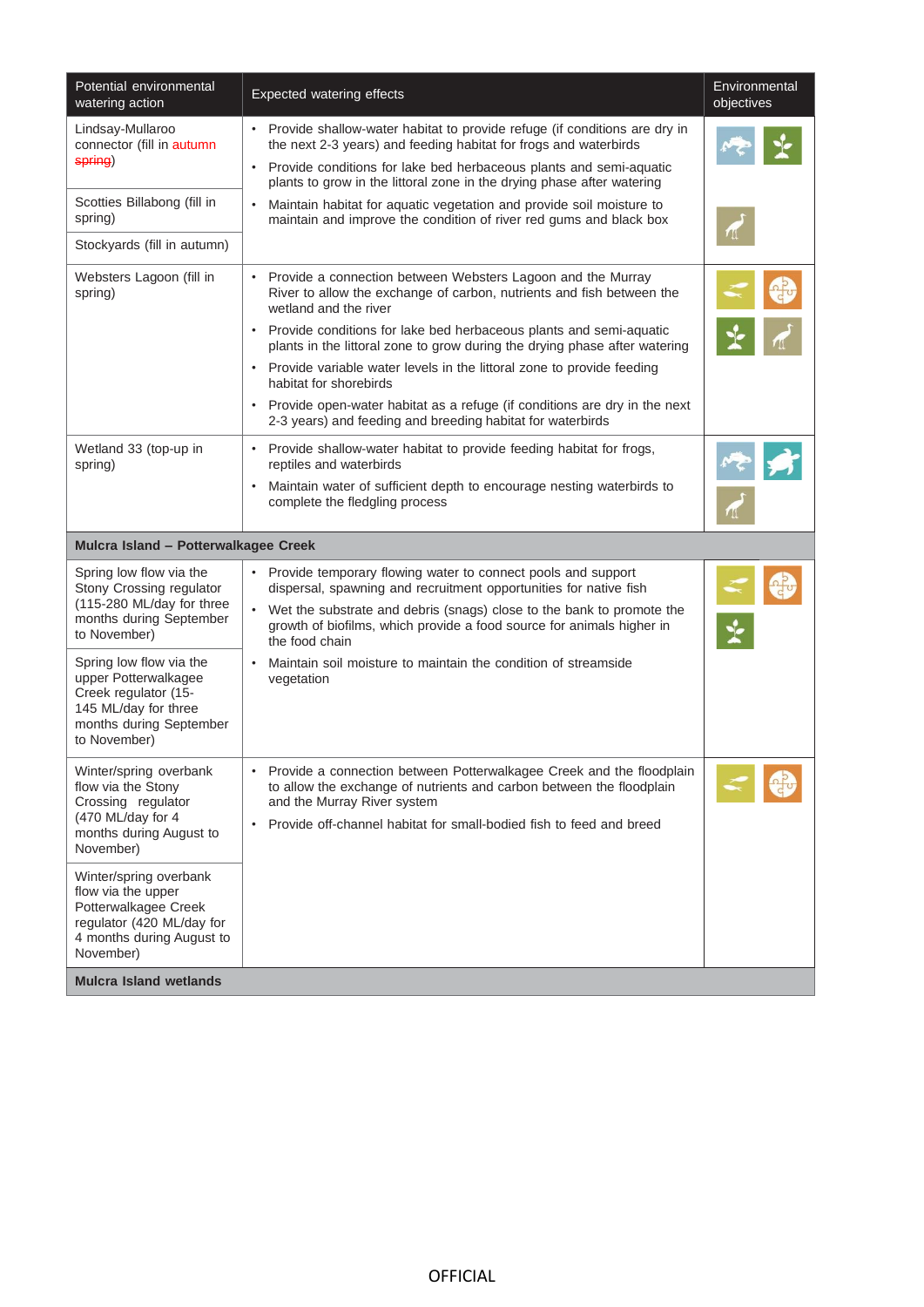

| Mulcra Horseshoe<br>(fill in spring)                                             | Provide shallow and open-water habitat to create foraging and<br>breeding opportunities for waterbirds                                                                                                                   |  |
|----------------------------------------------------------------------------------|--------------------------------------------------------------------------------------------------------------------------------------------------------------------------------------------------------------------------|--|
|                                                                                  | Provide shallow-water habitat to provide refuge (if conditions are dry in<br>the next 2-3 years) and feeding habitat for frogs and turtles                                                                               |  |
|                                                                                  | Stimulate the growth of emergent, aquatic and streamside vegetation<br>$\bullet$                                                                                                                                         |  |
|                                                                                  | Provide moisture for lake bed herbaceous plants to grow during the<br>drying phase of the wetland                                                                                                                        |  |
|                                                                                  | Stimulate the release of carbon and nutrients to increase the<br>productivity of the floodplain food web                                                                                                                 |  |
| Mulcra Island floodplain<br>(floodplain inundation in<br>spring)                 | Provide shallow- and open-water habitat to create foraging and<br>$\bullet$<br>breeding opportunities for waterbirds                                                                                                     |  |
|                                                                                  | Provide shallow-water habitat to provide feeding habitat for frogs and<br>$\bullet$<br>turtles                                                                                                                           |  |
|                                                                                  | Increase soil moisture to maintain and improve the condition of<br>$\bullet$<br>streamside and floodplain vegetation, specifically river red gum, black<br>box and lignum                                                |  |
|                                                                                  | Stimulate the release of carbon and nutrients from the sediment to<br>increase the productivity of the floodplain food web                                                                                               |  |
|                                                                                  | Provide a connection to the Murray River to allow the exchange of<br>carbon and nutrients between the floodplain and the river                                                                                           |  |
| <b>Wallpolla island</b>                                                          |                                                                                                                                                                                                                          |  |
| Finnigans Creek (low flow<br>in spring)                                          | Provide connections between Wallpolla Horseshoe and Finnigans<br>Creek to allow the dispersal of stocked native fish from Wallpolla East<br>to Finnigans Creek and eventually to the Murray River via Wallpolla<br>Creek |  |
|                                                                                  | Provide variable water levels in the littoral zone to promote the growth<br>of aquatic vegetation and increase soil moisture for streamside<br>vegetation, particularly river red gums                                   |  |
|                                                                                  | Provide shallow-water habitat to provide refuge (if conditions are dry in<br>the next 2-3 years) and feeding habitat for wetland-dependant species<br>including frogs and waterbirds                                     |  |
| Wallpolla Horseshoe<br>Lagoon (partial or<br>complete fill in spring/<br>autumn) | Provide connections between Wallpolla Horseshoe and Finnigans<br>Creek to allow the dispersal of stocked native fish from Wallpolla East<br>to Finnigans Creek and eventually to the Murray River via Wallpolla<br>Creek |  |
|                                                                                  | Wet/drown river red gum saplings in the inlet channel to Wallpolla<br>$\bullet$<br>Horseshoe to limit their coverage                                                                                                     |  |
|                                                                                  | Increase soil moisture to maintain and improve the condition of<br>$\bullet$<br>streamside and vegetation, specifically river red gum                                                                                    |  |
|                                                                                  | Provide suitable breeding conditions for waterbirds<br>$\bullet$                                                                                                                                                         |  |
|                                                                                  | Provide permanent habitat for fish in the wetland<br>٠                                                                                                                                                                   |  |
|                                                                                  | Provide shallow- and open-water habitat to create foraging and<br>٠<br>breeding opportunities for frogs and turtles                                                                                                      |  |
|                                                                                  | Provide the conditions for lake bed herbaceous plants and semi-<br>$\bullet$<br>aquatic plants to grow in the littoral zone during the drying phase after<br>watering                                                    |  |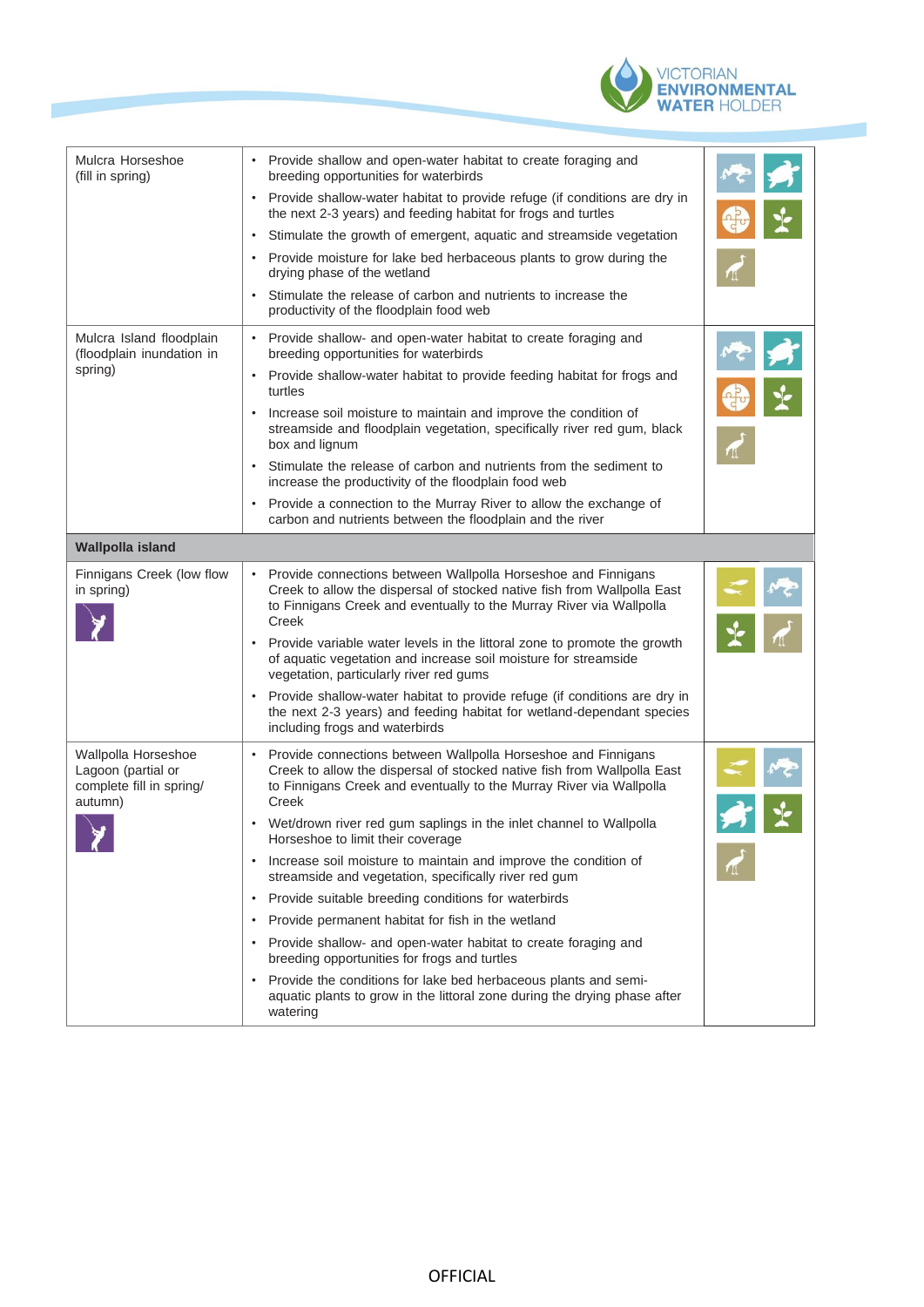Table 5.2.16 Potential environmental watering for Lindsay, Mulcra and Wallpolla islands under a range of planning **scenarios**

| Planning scenario                                                                                   | <b>Drought</b>                                                                                                                                                                                                                                                                                                 | Dry                                                                                                                                                                                                                                                                                                                                                                                                                                                                                                                                                                      | Average                                                                                                                                                                                                                                                                                                                                                                                                                                                                                                                                 | Wet                                                                                                                                                                                                                                                                                                                                                                                                                                                                                                                              |
|-----------------------------------------------------------------------------------------------------|----------------------------------------------------------------------------------------------------------------------------------------------------------------------------------------------------------------------------------------------------------------------------------------------------------------|--------------------------------------------------------------------------------------------------------------------------------------------------------------------------------------------------------------------------------------------------------------------------------------------------------------------------------------------------------------------------------------------------------------------------------------------------------------------------------------------------------------------------------------------------------------------------|-----------------------------------------------------------------------------------------------------------------------------------------------------------------------------------------------------------------------------------------------------------------------------------------------------------------------------------------------------------------------------------------------------------------------------------------------------------------------------------------------------------------------------------------|----------------------------------------------------------------------------------------------------------------------------------------------------------------------------------------------------------------------------------------------------------------------------------------------------------------------------------------------------------------------------------------------------------------------------------------------------------------------------------------------------------------------------------|
| <b>Expected river</b><br>conditions                                                                 | Year-round low<br>flowin the Murray<br>River and no<br>natural floodplain<br>wetting<br>Weir pools will<br>be maintained<br>at<br>full supply level in<br>winter and drawn<br>down below full<br>supply level during<br>spring, summer<br>andautumn<br>Substantial<br>$\bullet$<br>wetlanddrying will<br>occur | Rare high-flow<br>$\bullet$<br>events in the<br>Murray River<br>and no natural<br>floodplain wetting<br>Weir pools will be<br>raised in winter<br>and spring and<br>drawn down below<br>full supply level<br>in summer and<br>autumn<br>Substantial wetland<br>$\bullet$<br>drying will occur                                                                                                                                                                                                                                                                            | Short periods of<br>high flow, most<br>likely in late winter/<br>spring, providing<br>minor wetting of the<br>floodplain<br>Weir pool levels will<br>be raised in winter/<br>spring and drawn<br>down in summer/<br>autumn                                                                                                                                                                                                                                                                                                              | Long periods of<br>high flow, with<br>major spills from<br>storages resulting<br>in widespread<br>wetting of the<br>floodplain and<br>wetting of most<br>wetlands<br>Weirs would be<br>$\bullet$<br>removed to allow<br>the passage of<br>natural flow                                                                                                                                                                                                                                                                           |
| <b>Lindsay Island</b>                                                                               |                                                                                                                                                                                                                                                                                                                |                                                                                                                                                                                                                                                                                                                                                                                                                                                                                                                                                                          |                                                                                                                                                                                                                                                                                                                                                                                                                                                                                                                                         |                                                                                                                                                                                                                                                                                                                                                                                                                                                                                                                                  |
| Potential<br>environmental<br>watering $-$ tier 1<br>(high priorities) <sup>1</sup>                 | Year-round low<br>flow(Mullaroo<br>Creek)<br>Spring low flow<br>(Mullaroo<br>Creek)<br>Stockyards (fill<br>$\bullet$<br>inautumn)<br>Websters<br>Lagoon(fill in<br>spring)                                                                                                                                     | Year-round low flow<br>$\bullet$<br>(Mullaroo Creek)<br>Spring low flow<br>$\bullet$<br>(Mullaroo Creek)<br>Winter/spring/<br>٠<br>summer low flow<br>(Lindsay River via<br>the north and south<br>regulator)<br>Crankhandle (top-<br>$\bullet$<br>up in spring)<br>Lake Wallawalla<br>$\bullet$<br>(partial to complete<br>fill in winter/spring)<br>Lindsay-Mullaroo<br>$\bullet$<br>connector (fill in<br>autumn spring)<br>Scotties Billabong<br>$\bullet$<br>(fill in spring)<br>Stockyards (fill in<br>autumn)<br>Websters Lagoon<br>$\bullet$<br>(fill in spring) | Year-round low flow<br>$\bullet$<br>(Mullaroo Creek)<br>Spring low flow<br>$\bullet$<br>(Mullaroo Creek)<br>• Winter/spring/<br>summer low flow<br>(Lindsay River via<br>the north and south<br>regulator)<br>Crankhandle (top-<br>$\bullet$<br>up in spring)<br>Lake Wallawalla<br>$\bullet$<br>(partial to complete<br>fill in winter/spring)<br>Lindsay-Mullaroo<br>connector (fill in<br>autumn spring)<br><b>Scotties Billabong</b><br>(fill in spring)<br>Stockyards (fill in<br>autumn)<br>• Websters Lagoon<br>(fill in spring) | • Year-round low flow<br>(Mullaroo Creek)<br>Spring low flow<br>$\bullet$<br>(Mullaroo Creek)<br>• Winter/spring/<br>summer low flow<br>(Lindsay River via<br>the north and south<br>regulator)<br>Crankhandle (top-<br>$\bullet$<br>up in spring)<br>Lake Wallawalla<br>$\bullet$<br>(partial to complete<br>fill in winter/spring)<br>Lindsay-Mullaroo<br>$\bullet$<br>connector (fill in<br>autumn spring)<br>Scotties Billabong<br>(fill in spring)<br>Stockyards (fill in<br>autumn)<br>Websters Lagoon<br>(fill in spring) |
| Potential<br>environmental<br>watering $-$ tier2<br>(additional<br>priorities)                      | $\cdot$ N/A                                                                                                                                                                                                                                                                                                    | Wetland 33 (top-up<br>$\bullet$<br>in spring)                                                                                                                                                                                                                                                                                                                                                                                                                                                                                                                            | Wetland 33 (top-up<br>in spring)                                                                                                                                                                                                                                                                                                                                                                                                                                                                                                        | Wetland 33 (top-up<br>$\bullet$<br>in spring)                                                                                                                                                                                                                                                                                                                                                                                                                                                                                    |
| Possible volumeof<br>water for the<br>environment<br>required to achieve<br>objectives <sup>2</sup> | • 800 ML (tier 1)                                                                                                                                                                                                                                                                                              | 9,000 ML (tier 1)<br>$\bullet$<br>50 ML (tier 2)<br>$\bullet$                                                                                                                                                                                                                                                                                                                                                                                                                                                                                                            | 13,000 ML (tier 1)<br>50 ML (tier 2)                                                                                                                                                                                                                                                                                                                                                                                                                                                                                                    | 0-6,000 ML (tier 1)<br>$\bullet$                                                                                                                                                                                                                                                                                                                                                                                                                                                                                                 |
| <b>Mulcra Island</b>                                                                                |                                                                                                                                                                                                                                                                                                                |                                                                                                                                                                                                                                                                                                                                                                                                                                                                                                                                                                          |                                                                                                                                                                                                                                                                                                                                                                                                                                                                                                                                         |                                                                                                                                                                                                                                                                                                                                                                                                                                                                                                                                  |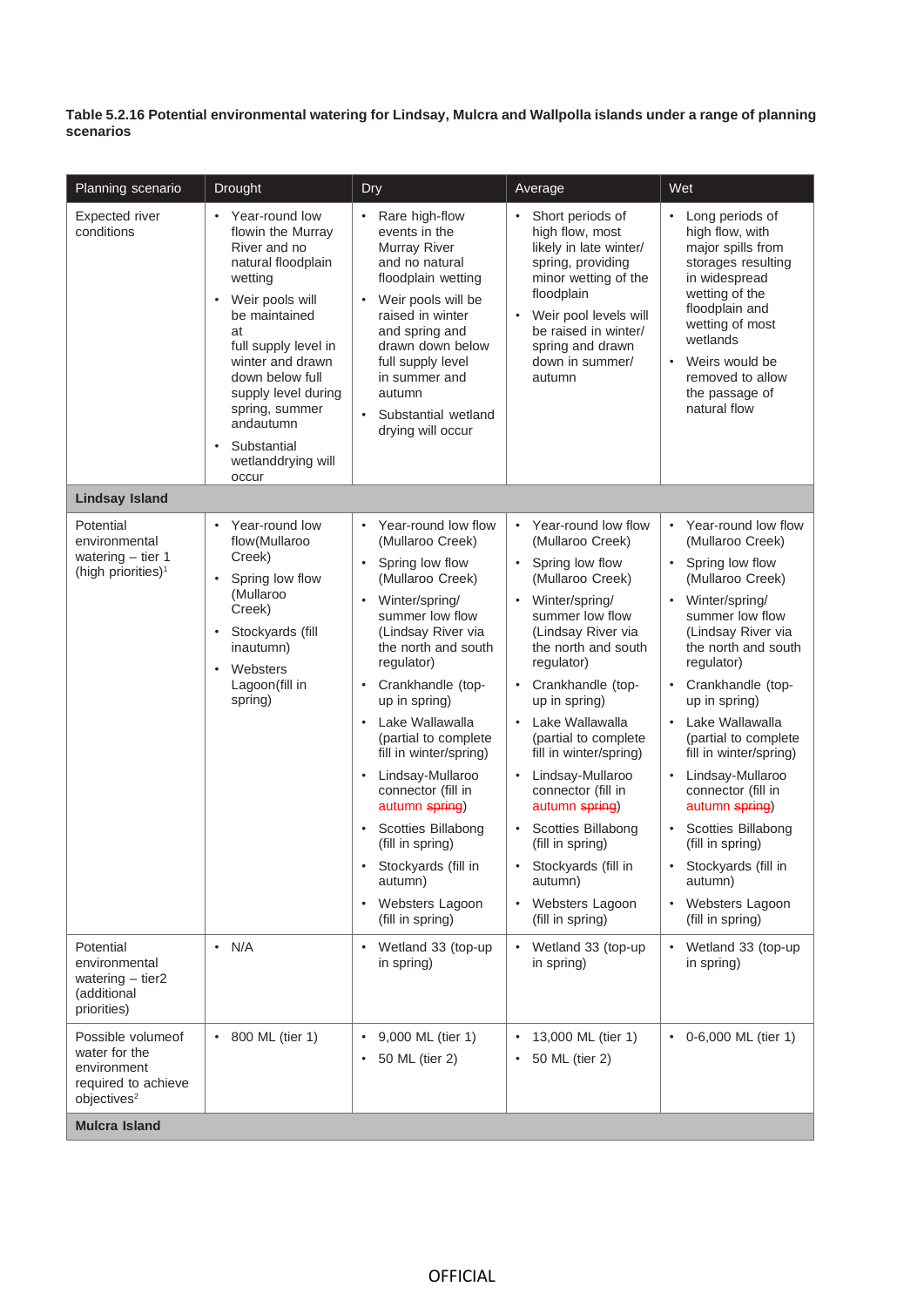

| Planning scenario                                                                                    | <b>Drought</b>                                                               | Dry                                                                                                                                                                       | Average                                                                                                                                                                                                                                    | Wet                                                                                                                                                                                                                                                                                                                                                                           |
|------------------------------------------------------------------------------------------------------|------------------------------------------------------------------------------|---------------------------------------------------------------------------------------------------------------------------------------------------------------------------|--------------------------------------------------------------------------------------------------------------------------------------------------------------------------------------------------------------------------------------------|-------------------------------------------------------------------------------------------------------------------------------------------------------------------------------------------------------------------------------------------------------------------------------------------------------------------------------------------------------------------------------|
| Potential<br>environmental<br>watering $-$ tier 1<br>(high priorities) <sup>1</sup>                  | Mulcra<br>$\bullet$<br>Horseshoe(fill in<br>spring)                          | Spring low flow<br>$\bullet$<br>(Potterwalkagee<br>Creek via Stony<br>Crossing and upper<br>Potterwalkagee<br>Creek)<br>Mulcra Horseshoe<br>$\bullet$<br>(fill in spring) | • Overbank flow<br>(Potterwalkagee<br>Creek via Stony<br>Crossing and upper<br>Potterwalkagee<br>Creek)<br>Mulcra Horseshoe<br>$\bullet$<br>(fill in spring)<br>Mulcra floodplain<br>inundation<br>(floodplain<br>inundation in<br>spring) | Spring low flow<br>(Potterwalkagee<br>Creek via Stony<br>Crossing and upper<br>Potterwalkagee<br>Creek)<br>Overbank flow<br>$\bullet$<br>(Potterwalkagee<br>Creek via Stony<br>Crossing and upper<br>Potterwalkagee<br>Creek)<br>Mulcra Horseshoe<br>$\bullet$<br>(fill in spring)<br>Mulcra floodplain<br>$\bullet$<br>inundation<br>(floodplain<br>inundation in<br>spring) |
| Possible volume of<br>water for the<br>environment<br>required to achieve<br>objectives <sup>3</sup> | • 1,500 ML (tier 1)                                                          | 1,900 ML (tier 1)<br>$\bullet$                                                                                                                                            | • 3,300 ML (tier 1)                                                                                                                                                                                                                        | • 0-3,300 ML (tier)                                                                                                                                                                                                                                                                                                                                                           |
| <b>Wallpolla Island</b>                                                                              |                                                                              |                                                                                                                                                                           |                                                                                                                                                                                                                                            |                                                                                                                                                                                                                                                                                                                                                                               |
| Potential<br>environmental<br>watering $-$ tier 1<br>(high priorities) <sup>1</sup>                  | Wallpolla<br>Horseshoe (partial<br>or complete fill in<br>spring and autumn) | Wallpolla<br>$\bullet$<br>Horseshoe (partial<br>or complete fill in<br>spring and autumn)<br><b>Finnigans Creek</b><br>$\bullet$<br>(low flow in<br>spring)               | Wallpolla<br>$\bullet$<br>Horseshoe (partial<br>or complete fill in<br>spring and autumn)<br><b>Finnigans Creek</b><br>$\bullet$<br>(low flow in<br>spring)                                                                                | • Wallpolla<br>Horseshoe (partial<br>or complete fill in<br>spring and autumn)<br>• Finnigans Creek<br>(low flow in spring)                                                                                                                                                                                                                                                   |
| Possible volume of<br>water for the<br>environment<br>required to<br>achieveobjectives               | 400 (tier 1)                                                                 | 1,200 (tier 1)                                                                                                                                                            | 1,200 (tier 1)                                                                                                                                                                                                                             | 0-1,200 (tier 1)                                                                                                                                                                                                                                                                                                                                                              |